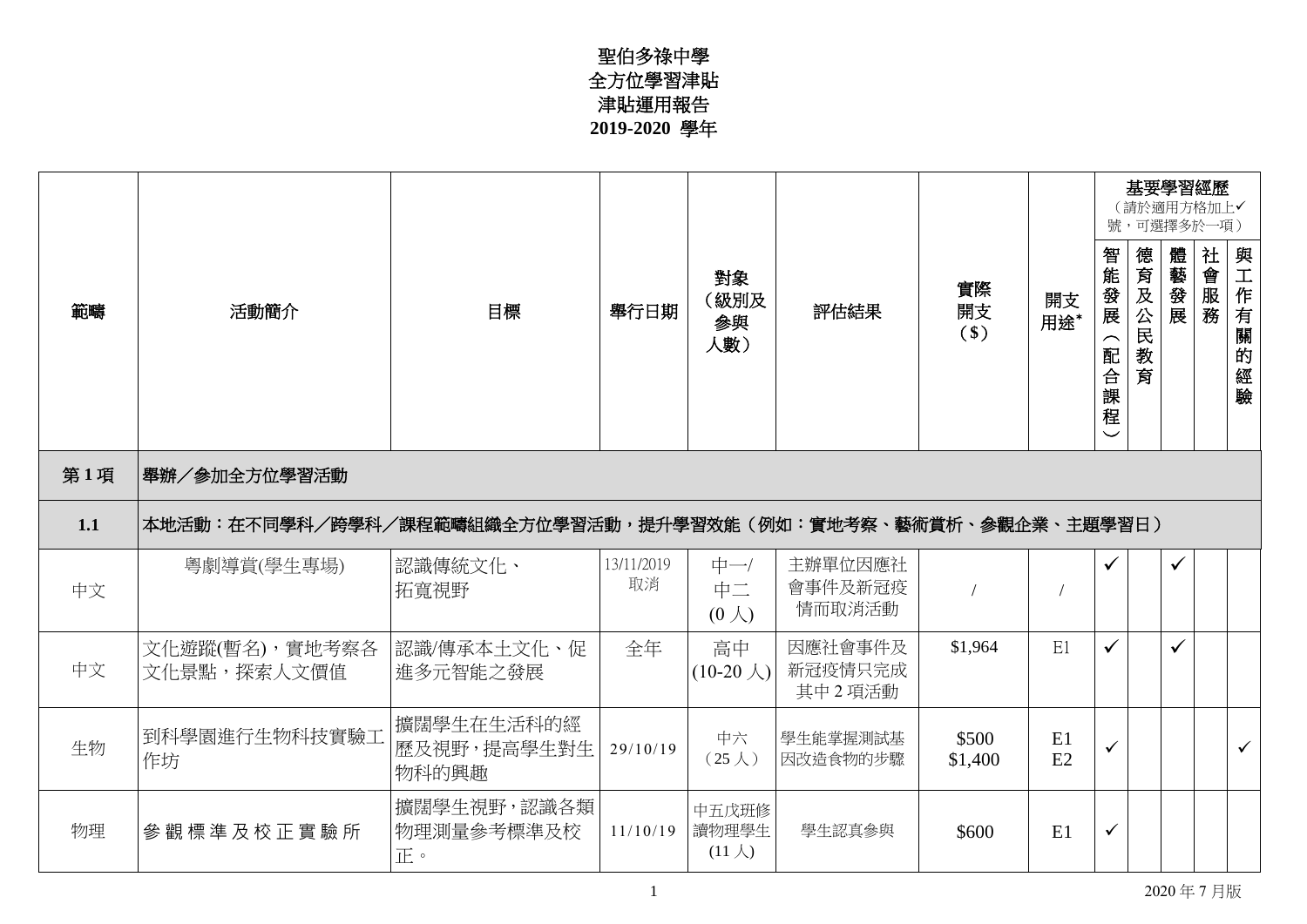|             |                                                                            |                                                                                  |                                                                     |                          |                                                  |                     |                                        |                                                             | 基要學習經歷<br>(請於適用方格加上√<br>號,可選擇多於一項) |              |              |              |
|-------------|----------------------------------------------------------------------------|----------------------------------------------------------------------------------|---------------------------------------------------------------------|--------------------------|--------------------------------------------------|---------------------|----------------------------------------|-------------------------------------------------------------|------------------------------------|--------------|--------------|--------------|
| 範疇          | 活動簡介                                                                       | 目標                                                                               | 舉行日期                                                                | 對象<br>(級別及<br>参與<br>人數)  | 評估結果                                             | 實際<br>開支<br>$($ \$) | 開支<br>用途*                              | 智能發展<br>$\widehat{\phantom{m}}$<br>配合課<br>程<br>$\checkmark$ | 德育及公民<br>教<br>育                    | 體<br>一藝發展    | 社會<br>服<br>務 | 與工作有關的經驗     |
| 視藝          | 參加「運動服裝設計與科技結合工作 在跨學科範疇組織全方位學<br>坊」                                        | 習活動(STEM),提升學習<br>效能,擴闊學生對藝術的視<br>野。<br>到理工大學上課,以體驗大學<br>的生活及有助將來大學選科。           | 2019年<br>9月至12月                                                     | 中五級                      | 科任老師於上課<br>視藝科學生 監察學生進度。                         | \$23,630            | E1                                     | $\checkmark$                                                |                                    |              |              | $\checkmark$ |
| 生境          | 透過講座,讓學生認識魚菜共生概念<br>及有機生態種植,了解如何在生態水<br>耕系統中, 減少水源污染和重金屬問<br>題,減低碳足跡。      | 認識魚菜共生概念及有機生<br>態種植<br>認識科學化的耕作方法<br>- 幫助學生了解如何實踐低碳<br>生活                        | 12/3/2020<br>取消                                                     | 中二級<br>(0 <sub>0</sub> ) | 活動因疫情而取消                                         |                     |                                        |                                                             | $\checkmark$                       |              |              |              |
| 通識          | 活動名稱:長者貧窮社會處境遊戲<br>學生將扮演香港的長者並有機會穿<br>上「高齡體驗衣」,體會長者的生活<br>困苦,並探討香港的長者社會政策。 | 體會長者的生活困苦,建立<br>同理心<br>- 探討香港的長者社會政策,<br>思考可改善的空間                                | 27/5/2020<br>取消                                                     | 中五級<br>(0 <sub>0</sub> ) | 活動因疫情而取消                                         |                     |                                        | $\checkmark$                                                |                                    |              |              |              |
| <b>STEM</b> | 3D 筆立體視藝工作坊                                                                | 學生利用立體筆進 行創作<br>鈎畫出與 數理有關的圖形                                                     | 9月16日 上數理學<br>9月20日 會成員優<br>9月23日先(22人)<br>9月27日<br>9月30日<br>10月11日 | 2019年 中四或以               | 作品在開放日展示                                         | \$19,810            | E1<br>E <sub>5</sub><br>E <sub>6</sub> | $\checkmark$                                                |                                    | $\checkmark$ |              |              |
| <b>STEM</b> | STEAM for All 火箭車同樂日 (4小<br>時)                                             | 師生能透過「Race to the line<br>micro:bit 英國模型火箭車比<br>賽」學習 STEM 的跨學科知<br>識,學習課題適合於小四至中 | 14/1/2020                                                           | 中二級<br>$(126 \lambda)$   | 學生可以使用各種<br>器 材及工具,例如<br>發熱 線切割機、捶<br>子、熱 溶膠槍 3D | \$19,385            | E1<br>E <sub>5</sub><br>E <sub>6</sub> | $\checkmark$                                                |                                    | $\checkmark$ |              |              |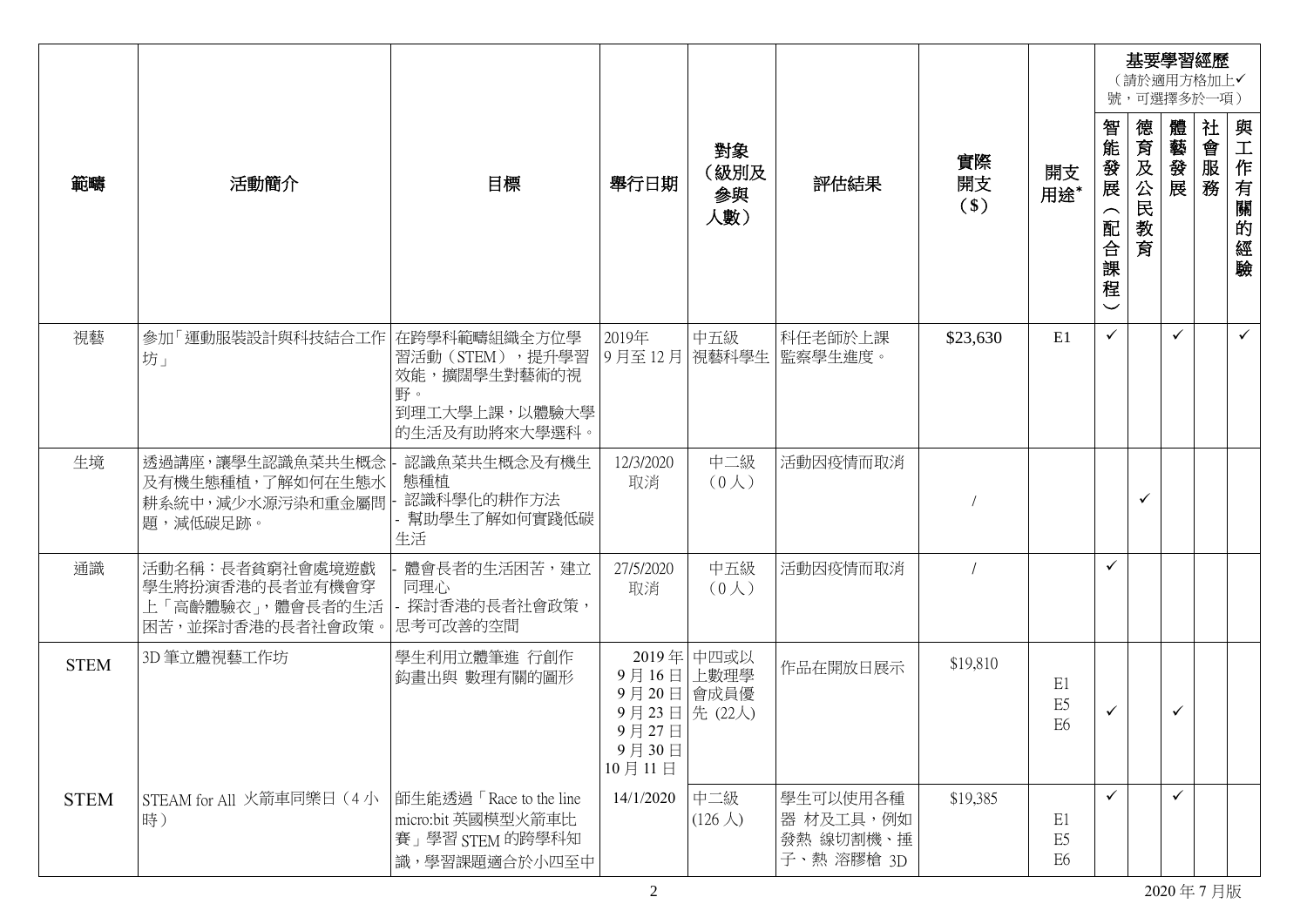|             |                             |                                                                                  |             |                                                |                                               |                     |                                        |                                  |         |      | 基要學習經歷<br>(請於適用方格加上√<br>號,可選擇多於一項) |              |
|-------------|-----------------------------|----------------------------------------------------------------------------------|-------------|------------------------------------------------|-----------------------------------------------|---------------------|----------------------------------------|----------------------------------|---------|------|------------------------------------|--------------|
| 範疇          | 活動簡介                        | 目標                                                                               | 舉行日期        | 對象<br>(級別及<br>参與<br>人數)                        | 評估結果                                          | 實際<br>開支<br>$($ \$) | 開支<br>用途*                              | 智能發展<br>配合課<br>程<br>$\checkmark$ | 德育及公民教育 | 體藝發展 | 社會<br>服<br>務                       | 與<br>工作有關的經驗 |
|             |                             | 三年級,並希望學生將跨學科<br>知識應用於製作火箭模型<br>車,務求學生從學習、實踐和<br>應用 各個範疇中都體驗<br>STEM 的學習樂趣 和成功感。 |             |                                                | 打印機, 親身製作<br>火箭模型車,將學<br>習的跨學科知 識動<br>手轉化為作品。 |                     |                                        |                                  |         |      |                                    |              |
| <b>STEM</b> | 無人機課程                       | 增強學生對學科知識的應<br>知,了解 STEM 專上課程及社 6月至7月<br>會各行業的科研和科技的發<br>展                       | 2020年<br>取消 | 中四級修讀<br>物理科學生<br>$(0 \lambda)$                | 活動因疫情而取消                                      |                     |                                        | $\checkmark$                     |         |      |                                    | $\checkmark$ |
| <b>STEM</b> | 校内及校外STEM比賽                 | 舉辦課程,提拔在STEM學科 2020年<br>的優異生,參加比賽,提升解 3月至5月<br>難能力、創意思維,及溝通技<br>巧,亦加强團隊合作精神      |             | 中三級至<br>中五級,在<br>趣的學生<br>$(4 \nightharpoonup)$ | 學生積極參與<br>STEM 方面 在聯校科展的匯報<br>有能力及興 項目獲得亞軍    | \$7,500             | E1<br>E <sub>5</sub><br>E <sub>6</sub> | $\checkmark$                     |         |      |                                    | $\checkmark$ |
| 生涯規劃        | Career Live:<br>在模擬職場環境體驗工作 | 透過活動,提升同學對工作性 18/6/2020<br>質、入職條件及職業的認識                                          | 取消          | 中四級                                            | 活動因疫情而取消                                      | $\sqrt{2}$          |                                        |                                  |         |      |                                    | $\checkmark$ |
| 生涯規劃        | 互動職業體驗攤位<br>(升輔週)           | 提供升輔大使舉辦大型活動<br>的實踐經驗                                                            | 兩節午息<br>取消  | 中三級至<br>中五級                                    | 活動因疫情而取消                                      | $\sqrt{2}$          |                                        |                                  |         |      |                                    | $\checkmark$ |
| 品德教育        | 邀請明光社的學者,為中六級<br>安排講座       | 讓學生反思道德及公義<br>的意義                                                                | 10/10/2019  | 中六級<br>$105 \lambda$                           | 學生投入講座                                        | \$900               | E5                                     |                                  | ✓       |      |                                    |              |
|             |                             |                                                                                  |             |                                                | 第1.1 項總開支                                     | \$75,689            |                                        |                                  |         |      |                                    |              |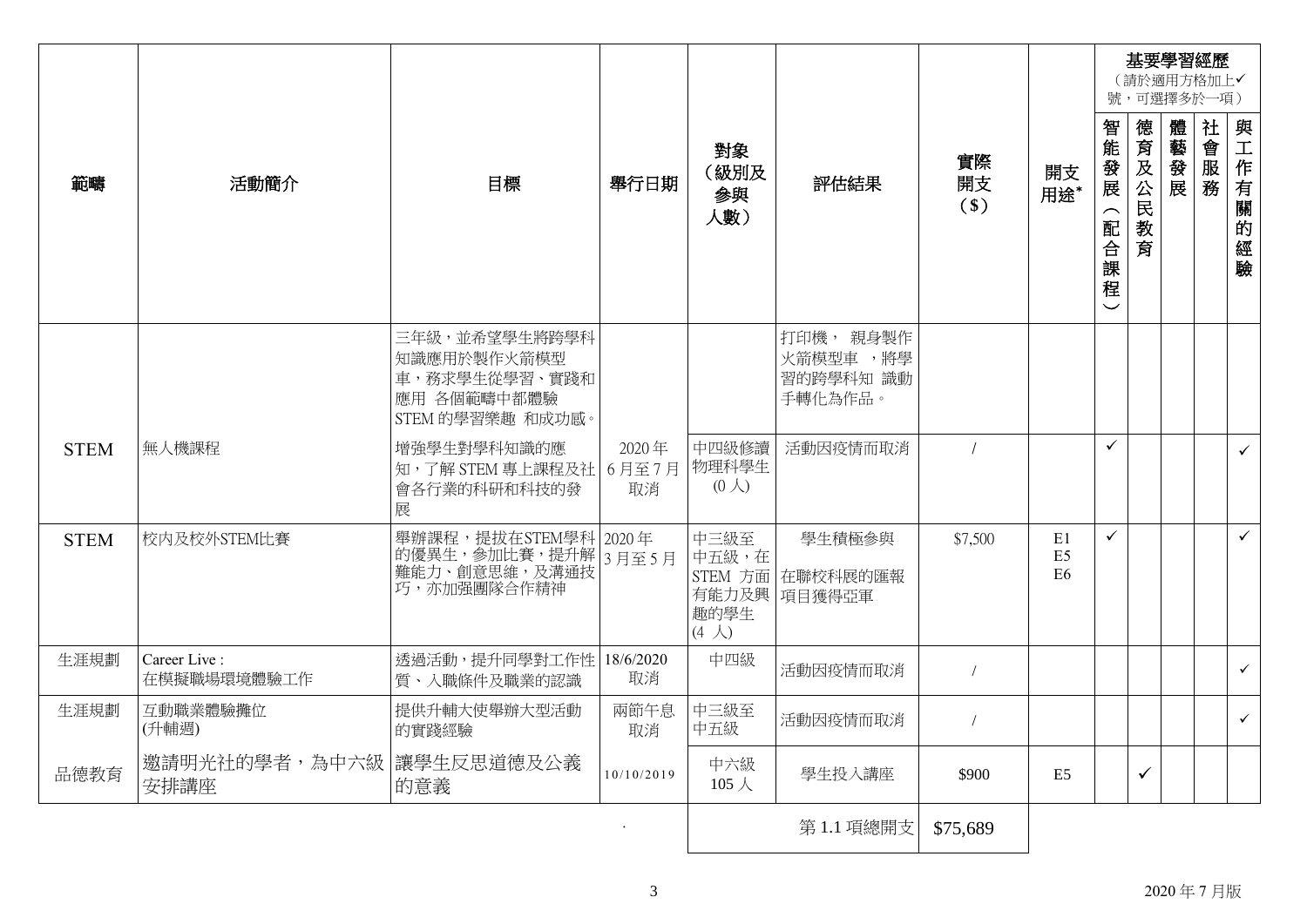|             |                                                                                                      |                                   |                                 |                                        |                                               |                     |                                        |                       |                 | 基要學習經歷<br>(請於適用方格加上√<br>號,可選擇多於一項) |           |          |
|-------------|------------------------------------------------------------------------------------------------------|-----------------------------------|---------------------------------|----------------------------------------|-----------------------------------------------|---------------------|----------------------------------------|-----------------------|-----------------|------------------------------------|-----------|----------|
| 範疇          | 活動簡介                                                                                                 | 目標                                | 舉行日期                            | 對象<br>(級別及<br>参與<br>人數)                | 評估結果                                          | 實際<br>開支<br>$($ \$) | 開支<br>用途*                              | 智能發展<br>配<br>1合課<br>雇 | 德育及公民<br>教<br>育 | 體藝發展                               | 社<br>一會服務 | 與工作有關的經驗 |
| 1.2         | 本地活動:按學生的興趣和能力,組織多元化全方位學習活動,發展學生潛能,建立正面價值觀和態度(例如:多元智能活動、體藝文化活動、領袖<br>訓練、服務學習、學會活動、校隊訓練、制服團隊活動、軍事體驗營) |                                   |                                 |                                        |                                               |                     |                                        |                       |                 |                                    |           |          |
| 中文          | 寫意水墨畫班                                                                                               | 培養對中國文化及水墨<br>書之興趣、發展學生之藝 <br>術潛能 | 10/2019-<br>3/2020              | 全校                                     | 因應社會事件及<br>(10-20 人) 新冠疫情只能完<br>成 50%課堂       | \$9,000             | E <sub>5</sub>                         | $\checkmark$          |                 |                                    |           |          |
| 中文          | 書法班(揮春、春聯、有關孝道 培養對中國文化及書法<br>詩詞及論語章節)                                                                | 之興趣、<br>陶冶性情                      | $1/2020 -$<br>4/2020            | 中一、<br>五<br>$(64 \lambda)$             | 因應新冠疫情只<br>二、四及  能完成中一兩<br>班, (1C及1D)<br>的書法班 | \$2,000             | E5                                     | ✓                     |                 | ✓                                  |           |          |
| <b>STEM</b> | 開放日 STEM 展示活動 (物聯網、智   製作 STEM 展區,向小學家長   11月初,開<br>能家居)                                             | 及不同持份者展示學校的<br>STEM 發展            | 放日前                             | 中三級及<br>中五級<br>$(300 \lambda)$         | 作品在開放日展示                                      | \$16,980            | E1<br>E <sub>5</sub><br>E <sub>6</sub> | $\checkmark$          |                 |                                    |           |          |
| 訓導          | 領袖生訓練營<br>營地租用、膳食費                                                                                   | 培養及加強領袖生的自<br>信心、管理技巧及團隊精 <br>神   | 8/2/2020<br>至<br>9/2/2020<br>取消 | 全體領袖<br>生(中三<br>至中五)<br>$(0 \lambda)$  | 活動因疫情而取消                                      |                     |                                        |                       | $\checkmark$    |                                    |           |          |
| 訓導          | 資深領袖生訓練營                                                                                             | 提升高年級領袖生的領<br>導能力                 | 2/11/2019                       | 資深領袖<br>生(中四<br>至中五)<br>$(11 \lambda)$ | 觀察及訪問參與<br>學生                                 | \$9,400             | E2<br>E <sub>5</sub>                   |                       | ✓               |                                    |           |          |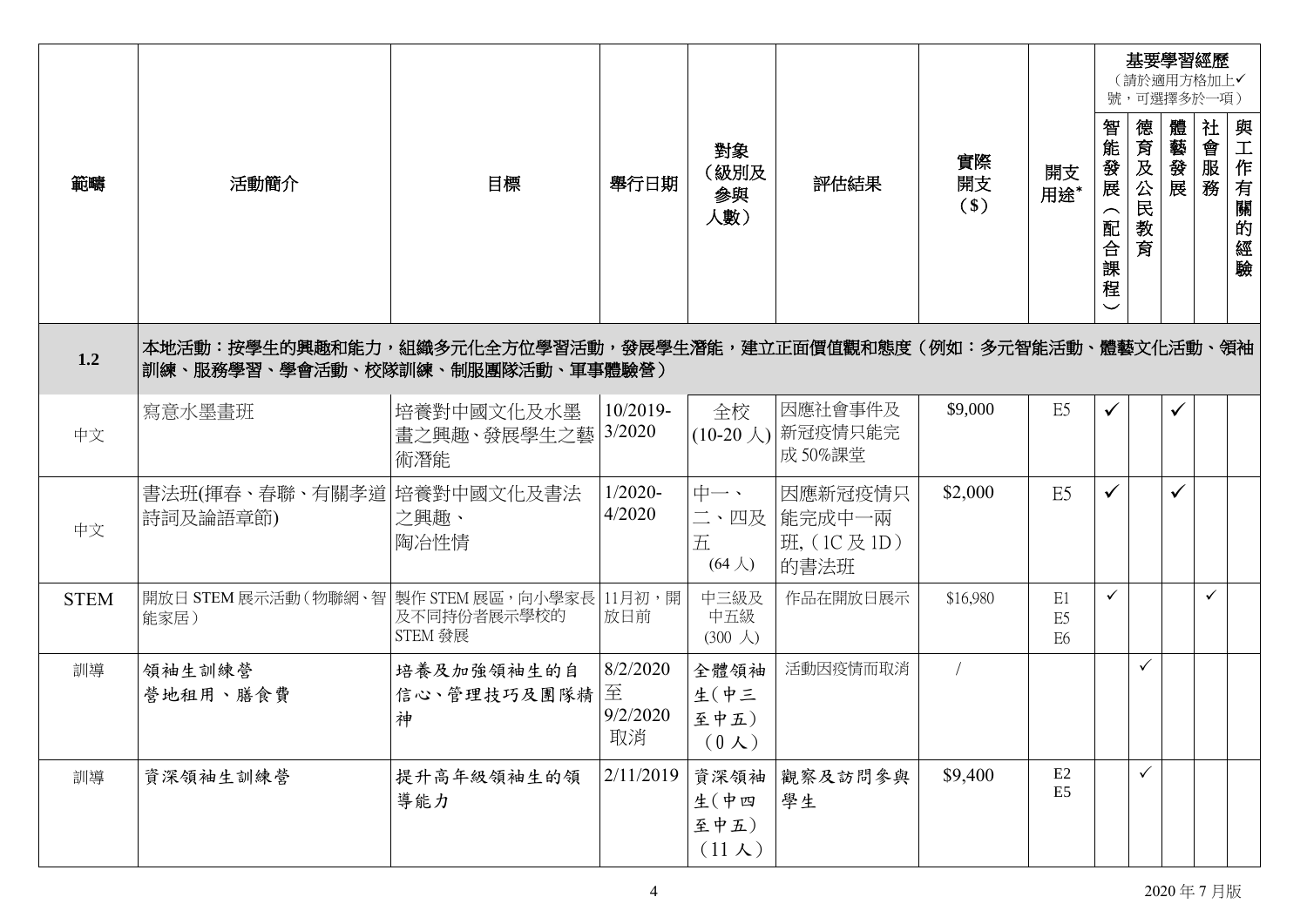|      |                       |                        |                                                                          |                                      |                                                                                                           |                    |                      |                                  |         | 基要學習經歷 | (請於適用方格加上√<br>號,可選擇多於一項) |          |
|------|-----------------------|------------------------|--------------------------------------------------------------------------|--------------------------------------|-----------------------------------------------------------------------------------------------------------|--------------------|----------------------|----------------------------------|---------|--------|--------------------------|----------|
| 範疇   | 活動簡介                  | 目標                     | 舉行日期                                                                     | 對象<br>(級別及<br>参與<br>人數)              | 評估結果                                                                                                      | 實際<br>開支<br>$($ \$ | 開支<br>用途*            | 智能發展<br>配合課<br>程<br>$\checkmark$ | 德育及公民教育 | 體藝發展   | 社會服務                     | 與工作有關的經驗 |
| 課外活動 | SUA 培訓計劃              | 學習有關統籌活動技巧             | 10/2019<br>$-3/2020$ SUA<br>(共八次,<br>每次兩小<br>時,其中<br>包括兩次<br>學生籌劃<br>活動) | $F. 1-F. 3$<br>$(16 \lambda)$        | 上半年的進度理<br>想,大部份同學見投<br>入,惟下半年受疫情<br>影響須以網上形式<br>進行,加上要相就不<br>同級別及班別同學<br>上網課時間,影響活<br>動成效,然而,最終<br>順利完成。 | \$10,800           | E <sub>5</sub>       | $\checkmark$                     |         |        |                          |          |
| 課外活動 | 初中學生領袖訓練計劃            | 培養導袖才能、溝通技巧            | $14/12/20$ F. 1-F. 3<br>19<br>$(9:00-5)$<br>00)                          | 班長及班<br>會主席<br>$(24 \; \mathcal{K})$ | 順利進行,同學亦見<br>積極參與。                                                                                        | \$1,075<br>\$6,000 | E1<br>E <sub>5</sub> | $\checkmark$                     |         |        |                          |          |
| 課外活動 | 學生會幹事訓練計劃             | 學習有關統籌活動技巧             | 19/10/20<br>19<br>$(9:00 -$<br>5:00)                                     | 學生會幹                                 | 順利進行,幹事建立<br>事(11人) 團隊精神,亦學習了<br>舉辦活動技巧。同學<br>亦見積極參與。                                                     | \$4,000            | E <sub>5</sub>       | ✓                                |         |        |                          |          |
| 課外活動 | 資助學生出席校外團體舉辦的<br>領袖訓練 | 培養導袖才能、溝通技<br>巧、擴闊學生視野 | 整學年<br>(每位學<br>生津貼上<br>限 1,500)                                          | 全校相關<br>學生<br>$(F. 1-F. 5)$          | 由於疫情影響,相關<br>資助未有使用。                                                                                      |                    |                      | ✓                                |         |        |                          |          |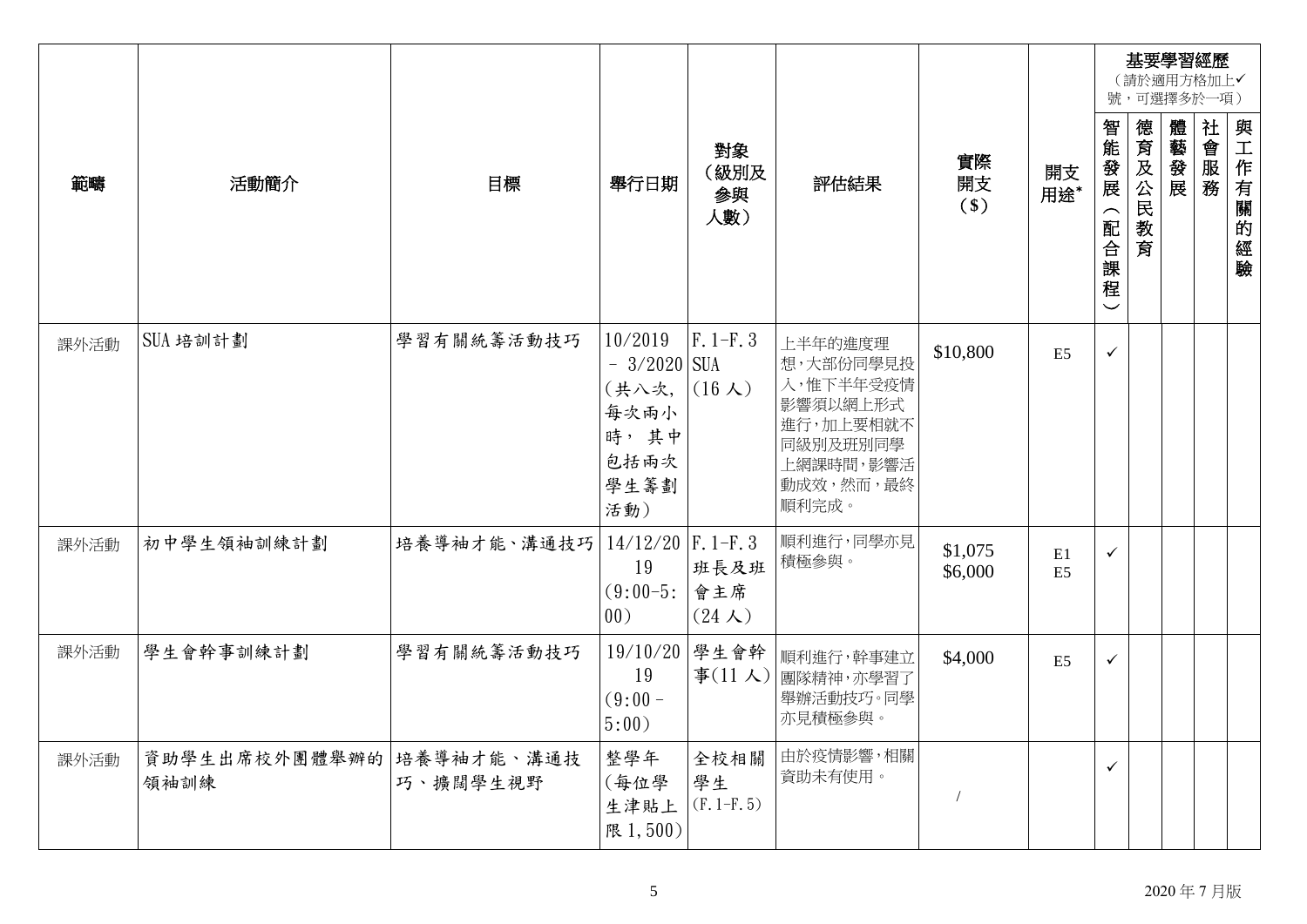|        |                                                                   |                                                         |             |                         |                                                                                                                                                                                                                                                                                                     |                   |            |                                                              |             | 基要學習經歷<br>(請於適用方格加上√<br>號,可選擇多於一項) |      |              |
|--------|-------------------------------------------------------------------|---------------------------------------------------------|-------------|-------------------------|-----------------------------------------------------------------------------------------------------------------------------------------------------------------------------------------------------------------------------------------------------------------------------------------------------|-------------------|------------|--------------------------------------------------------------|-------------|------------------------------------|------|--------------|
| 範疇     | 活動簡介                                                              | 目標                                                      | 舉行日期        | 對象<br>(級別及<br>参與<br>人數) | 評估結果                                                                                                                                                                                                                                                                                                | 實際<br>開支<br>$($)$ | 開支<br>用途*  | 智能發展<br>$\widehat{\phantom{1}}$<br>配合<br> 課程<br>$\checkmark$ | 德育及公民<br>教育 | 體藝發展                               | 社會服務 | 與工作有關的經驗     |
| 課外活動   | 透過體驗式和生活化的學習與遊<br>戲,考察永續耕種農地,認識生物多                                | 學習碳排放的概念,鼓勵實<br>踐減碳減廢的生活                                | 8/11/2019,  | 中一至中五<br><b>級·共56人</b>  | 參與學生出席了<br>有機耕種講座,認                                                                                                                                                                                                                                                                                 |                   | 購買收        |                                                              |             |                                    |      |              |
| (環境學會) | 樣的耕種,並了解飲食選擇與大自然<br>環境、氣候變化的關係。在校內設立<br>小型有機種植園圃,推廣有機綠色生<br>活的訊息。 | 認識有機耕種對環境及社會 7/11/2019,<br>的價值<br>在校園內實踐有機耕種及低<br>碳綠色生活 | 12/12/2019, | 參與                      | 識何謂有機,以及<br>有機耕種與可持<br>續發展的關係,同<br>學耐心聆聽,中一<br>級同學踴躍發問。<br>參與同學在校內<br>進行有機種植,體<br>驗農夫日常的農<br>務工作,如翻土、<br>澆水、除草、收割<br>等,同學積極參與<br>種植工作。<br>- 初中同學(ID)於<br>午膳時間收集班<br>內廚餘,並將廚餘<br>堆肥, 製作成有機<br>肥,並用之於校園<br>內的種植。1D同<br>學十分合作收集<br>廚餘,過程順利。<br>- 此活動既能提升<br>參與者的環保意<br>識,提醒學生珍惜<br>食物,能了解資源<br>循環的概念與實 |                   | 集廚餘<br>的用具 |                                                              | ✓           |                                    |      | $\checkmark$ |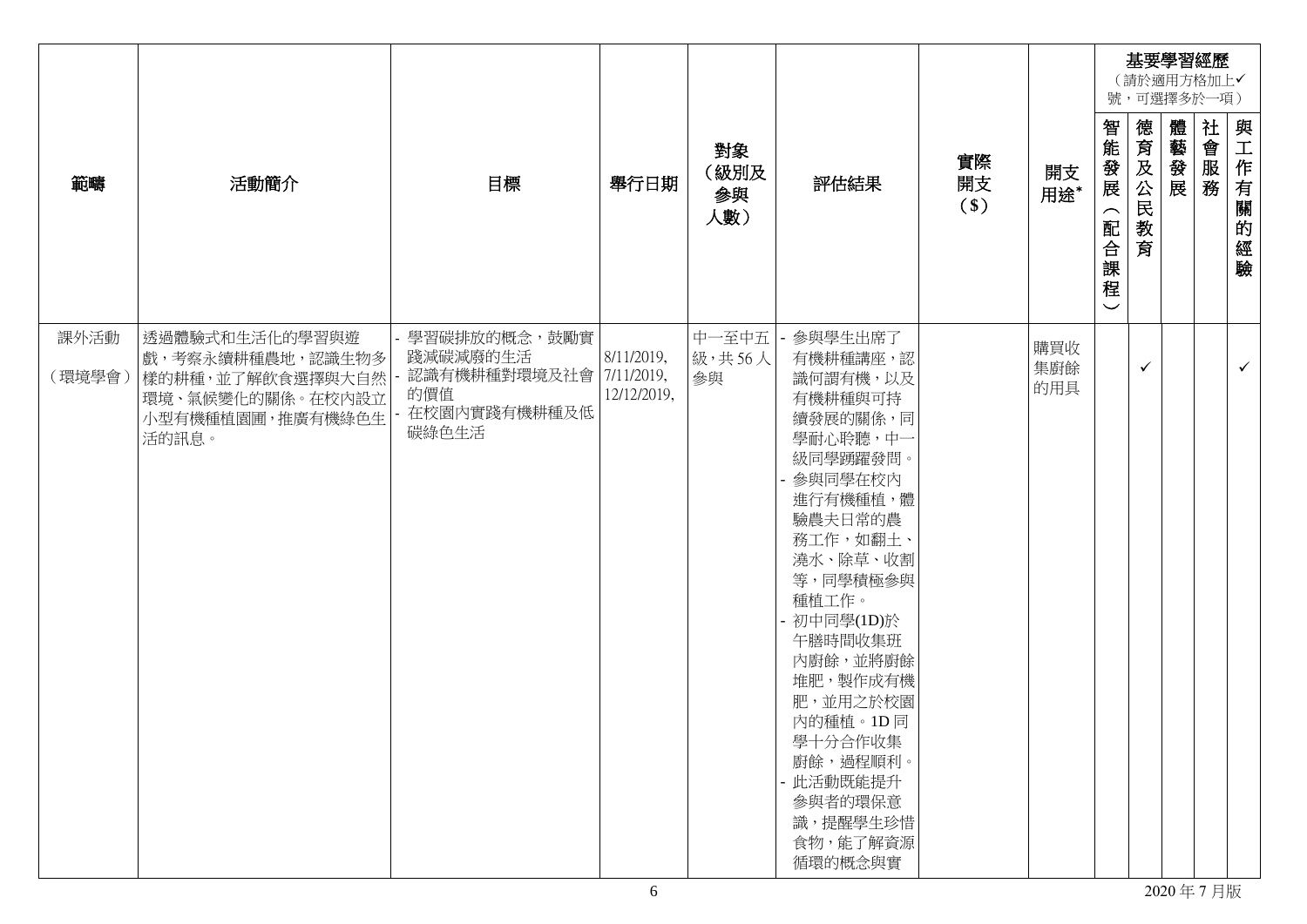|                     |                                                      |                                                                                                                                              |                     |                               |                                                                                                                                                                                                                                                                                                                                                                  |                   |                           |                                              | 基要學習經歷<br>(請於適用方格加上√<br>號,可選擇多於一項) |              |              |              |
|---------------------|------------------------------------------------------|----------------------------------------------------------------------------------------------------------------------------------------------|---------------------|-------------------------------|------------------------------------------------------------------------------------------------------------------------------------------------------------------------------------------------------------------------------------------------------------------------------------------------------------------------------------------------------------------|-------------------|---------------------------|----------------------------------------------|------------------------------------|--------------|--------------|--------------|
| 範疇                  | 活動簡介                                                 | 目標                                                                                                                                           | 舉行日期                | 對象<br>(級別及<br>参與<br>人數)       | 評估結果                                                                                                                                                                                                                                                                                                                                                             | 實際<br>開支<br>$($)$ | 開支<br>用途*                 | 智能發展<br>$\overline{\phantom{1}}$<br>配合課<br>程 | 德育及公民<br>教育                        | 體藝發展         | 社會服務         | 與工作有關<br>的經驗 |
|                     |                                                      |                                                                                                                                              |                     |                               | 踐。<br>參與同學表示農夫<br>的工作原來是十<br>分辛勞,而種菜的<br>過程也讓他們明<br>白食物得來不<br>易,不應浪費食<br>物,製造廚餘。                                                                                                                                                                                                                                                                                 |                   |                           |                                              |                                    |              |              |              |
| 升旗隊                 | 參觀消防學院                                               | 培訓升旗隊隊員的紀律、領袖<br>及解難能力                                                                                                                       | 18/11/2019<br>取消    | 中一級至<br>中四級<br>$(0, \lambda)$ | 活動因社會事件及<br>疫情而取消                                                                                                                                                                                                                                                                                                                                                |                   |                           | ✓                                            |                                    |              | $\checkmark$ |              |
| Dragon Boat<br>Team | Regular training (twice a week)<br>Five competitions | Strengthen their body, enhance<br>their cooperation and<br>communication skills as well as December,<br>build up their sense of<br>belonging | September -<br>2019 | $F.1 - 6$<br>(34 students)    | Students attended the<br>training regularly<br>and improved their<br>body build and<br>rowing skills. They<br>cooperated and<br>communicated well<br>in the team. Their<br>sense of belonging<br>and team spirit have<br>enhanced greatly.<br>They also got<br>trophies and medals<br>in three<br>competitions. Due to<br>school suspension<br>and Covid-19, all | 52,900            | E1, E2,<br>E <sub>5</sub> |                                              |                                    | $\checkmark$ |              |              |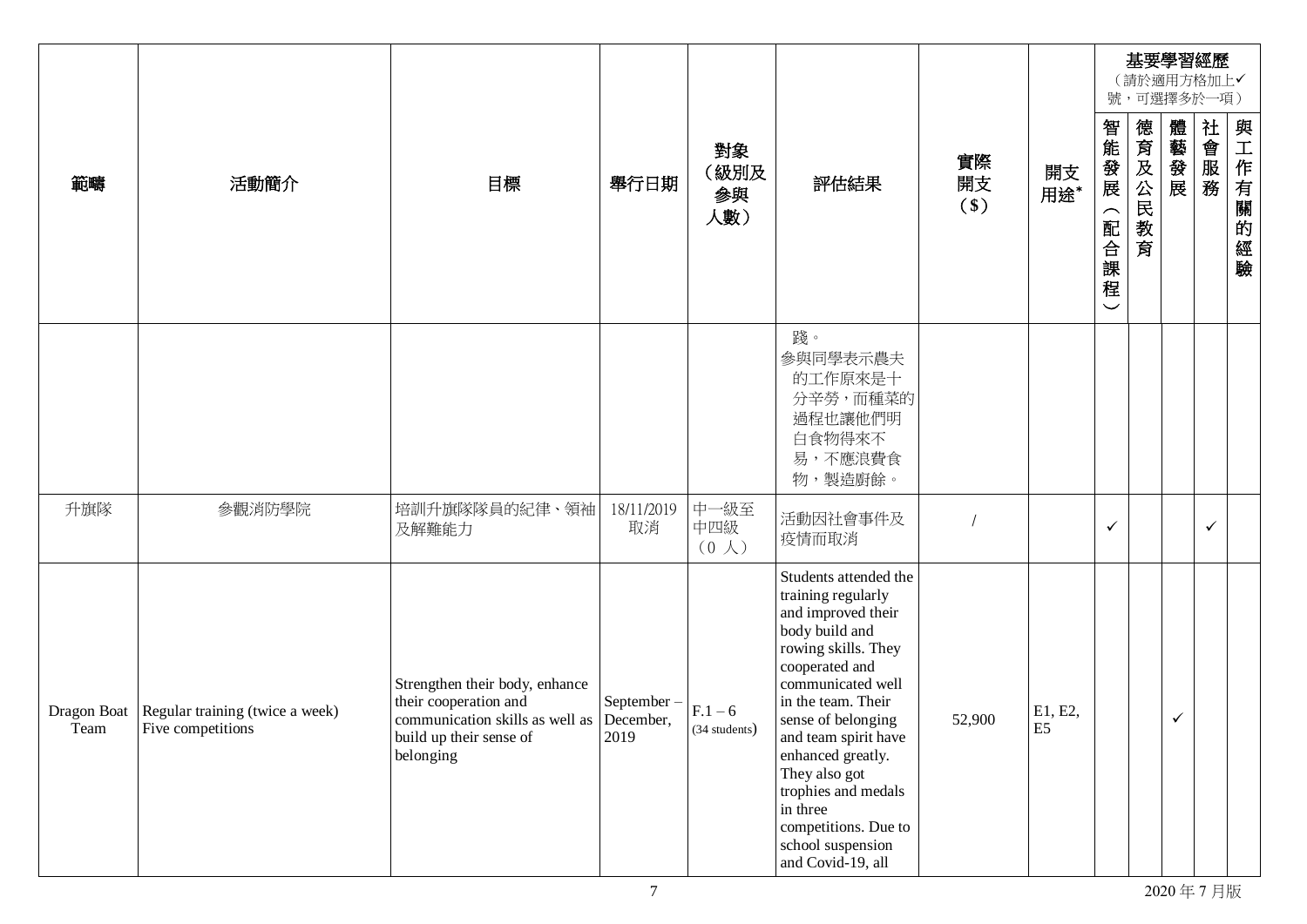|                                  |                                                                         |                                                                        |                   |                                   |                                                                                                                                                                                                                                                                                                                        |                   |           |                                                             | 基要學習經歷<br>(請於適用方格加上√<br>號,可選擇多於一項) |              |      |          |
|----------------------------------|-------------------------------------------------------------------------|------------------------------------------------------------------------|-------------------|-----------------------------------|------------------------------------------------------------------------------------------------------------------------------------------------------------------------------------------------------------------------------------------------------------------------------------------------------------------------|-------------------|-----------|-------------------------------------------------------------|------------------------------------|--------------|------|----------|
| 範疇                               | 活動簡介                                                                    | 目標                                                                     | 舉行日期              | 對象<br>(級別及<br>参與<br>人數)           | 評估結果                                                                                                                                                                                                                                                                                                                   | 實際<br>開支<br>$($)$ | 開支<br>用途* | 智能發展<br>$\widehat{\phantom{m}}$<br>配合課<br>程<br>$\checkmark$ | 德育及公民<br>教育                        | 體藝發展         | 社會服務 | 與工作有關的經驗 |
|                                  |                                                                         |                                                                        |                   |                                   | training and<br>competitions after<br>December had been<br>cancelled.                                                                                                                                                                                                                                                  |                   |           |                                                             |                                    |              |      |          |
| 舞蹈學會                             | 學校舞蹈節比賽(獨舞)                                                             | 培養學生對舞蹈的興趣與能<br>力,促進舞蹈方面的交流,從<br>而提高舞蹈水平                               | 7/7/2020          | 中三<br>$(1 \lambda)$               | 比賽順利完成,參賽<br>學生表現優異。                                                                                                                                                                                                                                                                                                   | \$300<br>(報名費用)   | E1        |                                                             |                                    | $\checkmark$ |      |          |
| 舞蹈學會                             | 學校舞蹈節(群舞)比賽                                                             | 培養學生對舞蹈的興趣與能<br>力,促進舞蹈方面的交流,從<br>而提高舞蹈水平                               | 取消                | 中一級至<br>中五級<br>$(14\lambda)$      | 活動因疫情而取消                                                                                                                                                                                                                                                                                                               | \$7,700<br>(服装費用) | E1        |                                                             |                                    | $\checkmark$ |      |          |
| 舞蹈學會                             | 全港公開舞蹈比賽                                                                | 培養學生對舞蹈的興趣與能<br>力,促進舞蹈方面的交流,從<br>而提高舞蹈水平                               | 取消                | 中一級至<br>中五級<br>(0)                | 活動因疫情而取消                                                                                                                                                                                                                                                                                                               |                   | E1        |                                                             |                                    | $\checkmark$ |      |          |
| Green<br>Ambassador<br>Programme | Plastic project<br>Plastic upcycling<br>$\sim$<br>Soap-making<br>$\sim$ | Enhance students' awareness of September –<br>environmental protection | December,<br>2019 | $F.1 - F.6$<br>(135)<br>students) | 15 students took part<br>in a plastic shredding<br>workshop organized<br>by teachers. They<br>were eager to offer<br>help and interested in<br>knowing more about<br>different types of<br>plastics.<br>Students from each<br>class as well as<br>teaching staff helped<br>collect lots of plastic<br>containers which |                   |           |                                                             |                                    |              |      |          |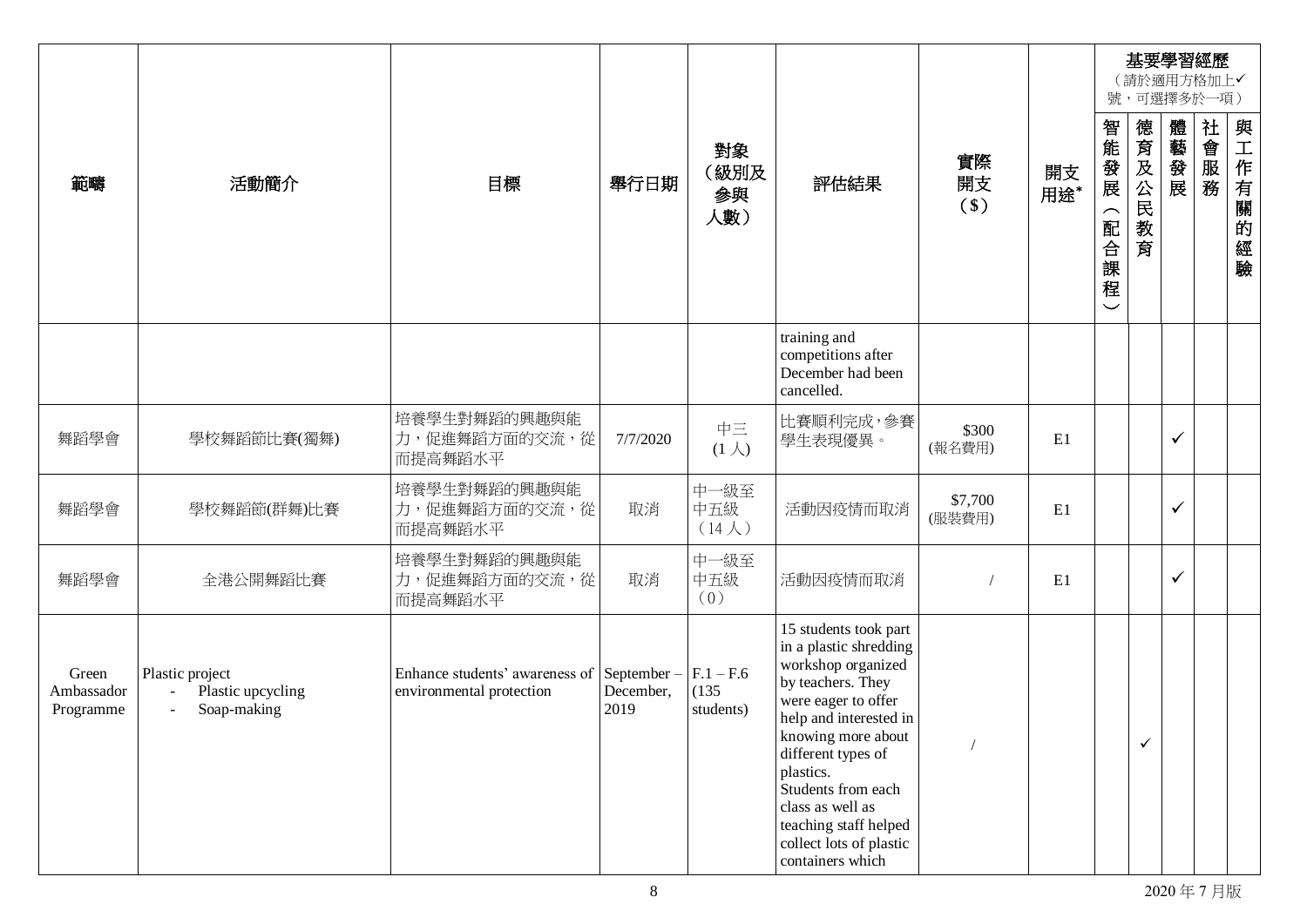|                     |                    |                                                       |                                 |                                  |                                                                                                                                                                                                                                                                                                                                                                                                                                                                              |                   |                |                               |             |      | 基要學習經歷<br>(請於適用方格加上√<br>號,可選擇多於一項) |              |
|---------------------|--------------------|-------------------------------------------------------|---------------------------------|----------------------------------|------------------------------------------------------------------------------------------------------------------------------------------------------------------------------------------------------------------------------------------------------------------------------------------------------------------------------------------------------------------------------------------------------------------------------------------------------------------------------|-------------------|----------------|-------------------------------|-------------|------|------------------------------------|--------------|
| 範疇                  | 活動簡介               | 目標                                                    | 舉行日期                            | 對象<br>(級別及<br>參與<br>人數)          | 評估結果                                                                                                                                                                                                                                                                                                                                                                                                                                                                         | 實際<br>開支<br>$($)$ | 開支<br>用途*      | 智能發展<br>(配合課程<br>$\checkmark$ | 德育及公民<br>数育 | 體藝發展 | 社會服務                               | 與工作有關的經驗     |
|                     |                    |                                                       |                                 |                                  | were transformed<br>into coasters and<br>phone stand.<br>The soap-making<br>workshop was not<br>able to be held due to<br>school suspension.                                                                                                                                                                                                                                                                                                                                 |                   |                |                               |             |      |                                    |              |
| School<br>Promotion | MC Training Course | Enhance students' confidence<br>and expressive skills | September-<br>December,<br>2019 | $F.1 - F.6$<br>(17)<br>students) | Due to school<br>suspension, only<br>three workshops<br>were carried out.<br>Students were<br>attentive and could<br>follow instructions to<br>design the Campus<br>TV Logo as well as<br>shoot a short video<br>clip to introduce their<br>favourite corner at<br>school.<br>They enjoyed the<br>workshops and learnt<br>many editing and<br>shooting skills. They<br>also gained useful<br>knowledge on how to<br>express themselves<br>in front of others<br>confidently. | \$3,600           | E <sub>5</sub> |                               |             |      |                                    | $\checkmark$ |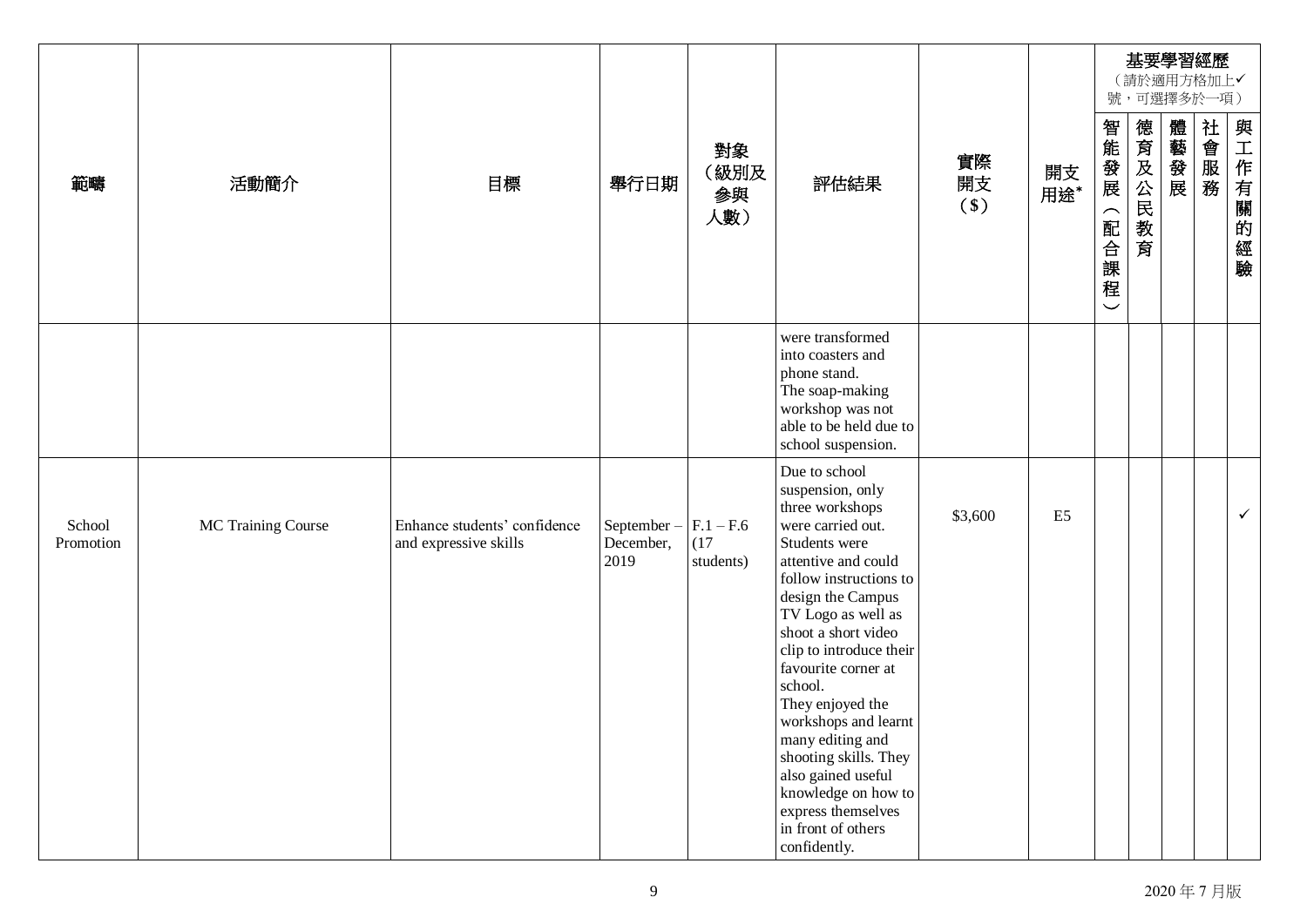|          |                                                         |                                                                                                                                                                                                                                                                                    |                                  |                                              |                                                                                                                                                                                                                                                                                          |                                                                                     |                      |                                                                         |         | 基要學習經歷<br>(請於適用方格加上√<br>號,可選擇多於一項) |      |              |
|----------|---------------------------------------------------------|------------------------------------------------------------------------------------------------------------------------------------------------------------------------------------------------------------------------------------------------------------------------------------|----------------------------------|----------------------------------------------|------------------------------------------------------------------------------------------------------------------------------------------------------------------------------------------------------------------------------------------------------------------------------------------|-------------------------------------------------------------------------------------|----------------------|-------------------------------------------------------------------------|---------|------------------------------------|------|--------------|
| 範疇       | 活動簡介                                                    | 目標                                                                                                                                                                                                                                                                                 | 舉行日期                             | 對象<br>(級別及<br>参與<br>人數)                      | 評估結果                                                                                                                                                                                                                                                                                     | 實際<br>開支<br>$($)$                                                                   | 開支<br>用途*            | 智能發展<br>$\widehat{\phantom{1}}$<br>配合課<br>程<br>$\overline{\phantom{0}}$ | 德育及公民教育 | 體藝發展                               | 社會服務 | 與工作有關的<br>經驗 |
| 學生<br>培育 | 「中一生命成長 2+1<br>訓練計劃」                                    | 提昇中一學生的自理能力、自<br>律精神、自信心、團隊合作精<br>神及解決問題的能力                                                                                                                                                                                                                                        | 訓練營<br>16-17/1/2020<br>訓練日<br>取消 | 中一級<br>$(125 \lambda)$                       | 學生在訓練營積極<br>參與各項活動,問卷<br>及導師觀察反映訓<br>練營能提升學生的<br>自信心、團隊合作精<br>神及解難能力。<br>但訓練日因疫情而<br>取消                                                                                                                                                                                                  | \$23,840<br>\$7,200                                                                 | E1<br>E2             | $\checkmark$                                                            |         |                                    |      |              |
|          |                                                         |                                                                                                                                                                                                                                                                                    |                                  |                                              | 第1.2 項總開支                                                                                                                                                                                                                                                                                | \$154,795                                                                           |                      |                                                                         |         |                                    |      |              |
| 1.3      | 境外活動:舉辦或參加境外活動/境外比賽,擴闊學生視野                              |                                                                                                                                                                                                                                                                                    |                                  |                                              |                                                                                                                                                                                                                                                                                          |                                                                                     |                      |                                                                         |         |                                    |      |              |
| English  | Organise overseas learning tour<br>to Perth (Australia) | 1. Increase students' exposure<br>to an English-speaking<br>environment.<br>2. Raise students' confidence in<br>using English.<br>3. Broaden students' horizons<br>through visits to museums and<br>various attractions in Perth.<br>4. Understand Western culture<br>and customs. | 27 Jan -1<br>Feb 2020            | 24 students<br>(Form 5)<br>$+$<br>4 teachers | 1. Students showed<br>initiatives talking to<br>the local people in<br>Perth in English.<br>2. Students'<br>vocabulary had been<br>expanded through<br>completing the daily<br>learning journal<br>during the tour. Their $\vert$ \$16,800 per<br>horizons had been<br>broadened through | \$9,000 per<br>student<br>sub-total (a)<br>\$9,000 x 24<br>$=$ \$216,000<br>teacher | E <sub>3</sub><br>E4 | $\checkmark$                                                            |         |                                    |      |              |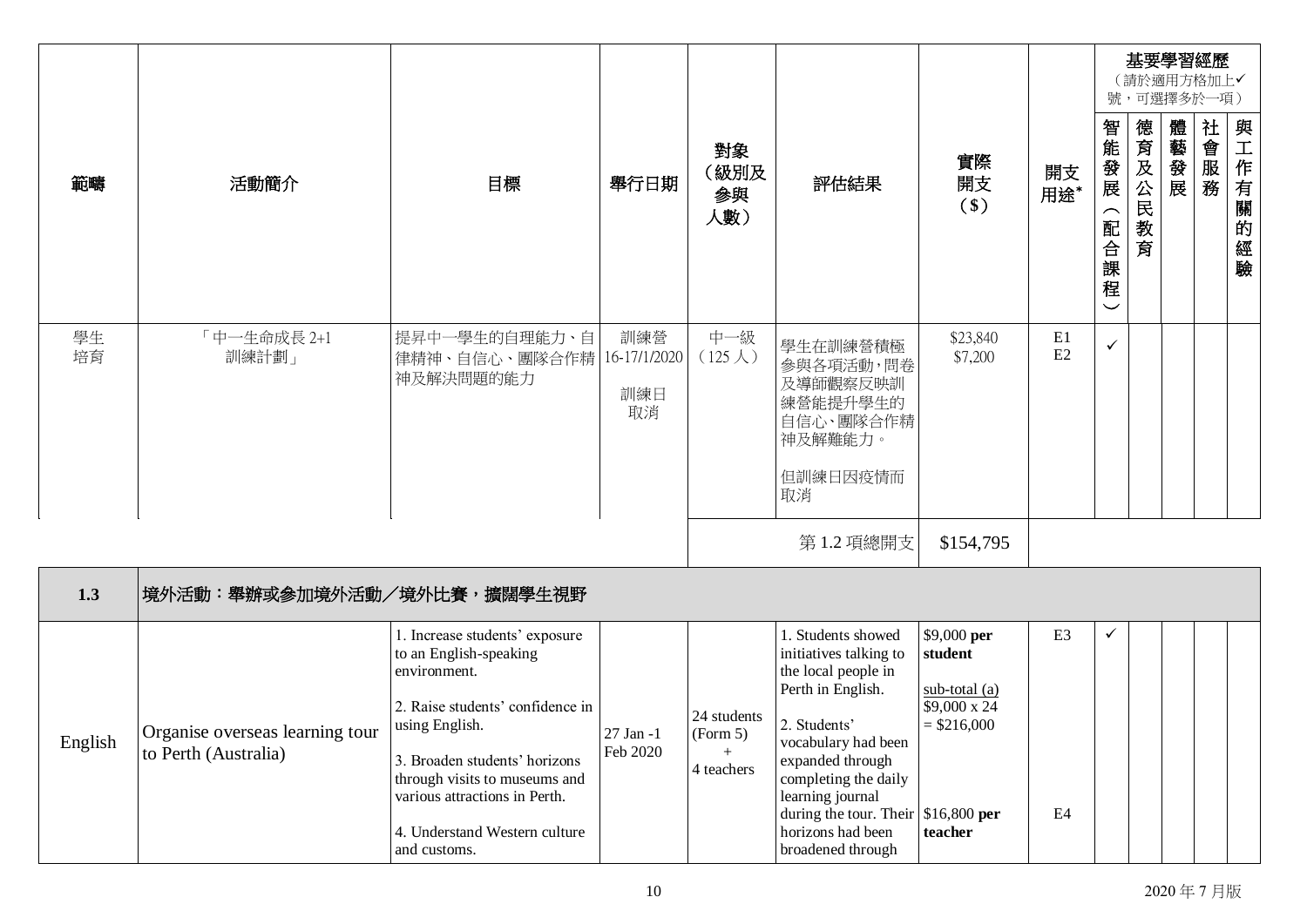|           |           |                                               |             |                                                                                                    |                                                                                                                                                                                                                                                                                                                 |                                                                                                                  |              |                                               |              | 基要學習經歷<br>(請於適用方格加上√<br>號,可選擇多於一項) |      |          |
|-----------|-----------|-----------------------------------------------|-------------|----------------------------------------------------------------------------------------------------|-----------------------------------------------------------------------------------------------------------------------------------------------------------------------------------------------------------------------------------------------------------------------------------------------------------------|------------------------------------------------------------------------------------------------------------------|--------------|-----------------------------------------------|--------------|------------------------------------|------|----------|
| 範疇        | 活動簡介      | 目標                                            | 舉行日期        | 對象<br>(級別及<br>参與<br>人數)                                                                            | 評估結果                                                                                                                                                                                                                                                                                                            | 實際<br>開支<br>$($)$                                                                                                | 開支<br>用途*    | 智能發展<br>(配合課<br>程<br>$\overline{\phantom{0}}$ | 德育及公民教育      | 體藝發展                               | 社會服務 | 與工作有關的經驗 |
|           |           |                                               |             |                                                                                                    | campus tours to two<br>universities, a<br>wildlife park, a<br>historical prison, The<br>SciTech and other<br>attractions in Perth.<br>3. Students made a<br>video for sharing to<br>all schoolmates after<br>the tour. They<br>expressed their<br>thoughts more<br>confidently in<br>English in the<br>sharing. | $sub$ -total (b)<br>\$16,800 x 4<br>$= $67,200$<br>$Total (a) + (b)$<br>$$216,000 +$<br>\$67,200<br>$= $283,200$ |              |                                               |              |                                    |      |          |
| 靈修<br>培育組 | 朝聖團(日本九州) | 增強同學對天主教信仰、天主<br>教會的歷史、文化及傳教士的 4月14-18日<br>認識 | 2020年<br>取消 | 中三級至<br>中五級<br>公教學生、<br>慕導者、天<br>主教同學會<br>幹事、倫理<br>與宗教科學<br>生、對天主<br>教信仰有興<br>趣的同學<br>$(0\lambda)$ | 交流團因疫情而<br>取消                                                                                                                                                                                                                                                                                                   | \$8,700                                                                                                          | <b>COVID</b> | $\checkmark$                                  | $\checkmark$ |                                    |      |          |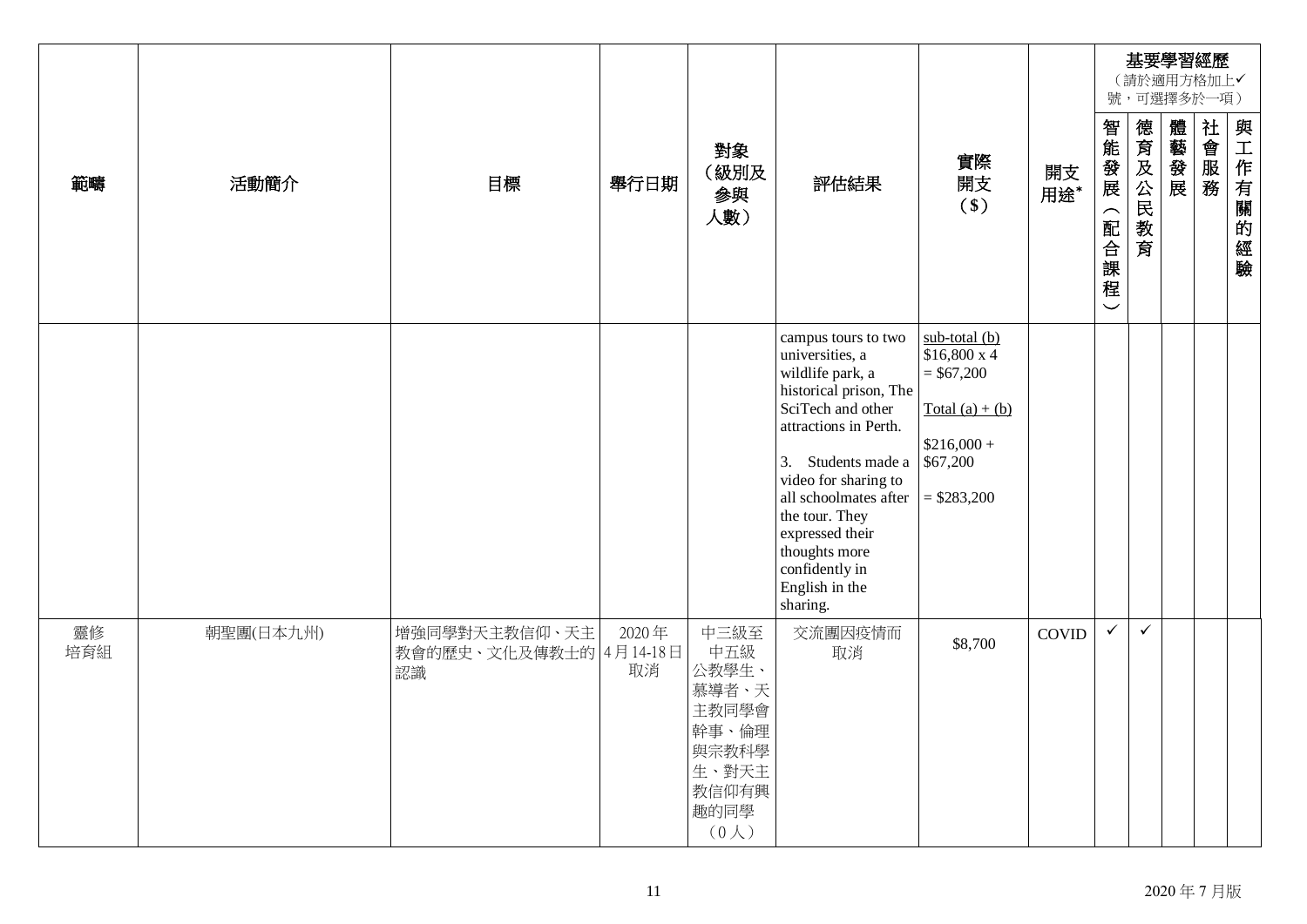|     |      |    |      |                         |           |                   |           |                                                          |         | 基要學習經歷<br>(請於適用方格加上√<br>號,可選擇多於一項) |      |          |
|-----|------|----|------|-------------------------|-----------|-------------------|-----------|----------------------------------------------------------|---------|------------------------------------|------|----------|
| 範疇  | 活動簡介 | 目標 | 舉行日期 | 對象<br>(級別及<br>参與<br>人數) | 評估結果      | 實際<br>開支<br>$($)$ | 開支<br>用途* | 智能發展<br>$\overline{\phantom{1}}$<br>配合課程<br>$\checkmark$ | 德育及公民教育 | 體藝發展                               | 社會服務 | 與工作有關的經驗 |
|     |      |    |      |                         | 第1.3 項總開支 | \$291,900         |           |                                                          |         |                                    |      |          |
| 1.4 | 其他   |    |      |                         |           |                   |           |                                                          |         |                                    |      |          |
|     |      |    |      |                         |           |                   |           |                                                          |         |                                    |      |          |
|     |      |    |      |                         | 第1.4 項總開支 | $\sqrt{ }$        |           |                                                          |         |                                    |      |          |
|     |      |    |      |                         | 第1項總開支    | \$522,384         |           |                                                          |         |                                    |      |          |

| 範疇          | 項目                         | 用途                    | 實際開支(\$) |  |
|-------------|----------------------------|-----------------------|----------|--|
| 第2項         | 購買推行全方位學習所需的設備、消耗品或學習資源    |                       |          |  |
| 中文          | 寫意水墨畫及書法班                  | E7<br>(購買書法、水墨畫班所需材料) | \$2,059  |  |
| <b>STEM</b> | 3D 筆立體視藝工作坊                | E7                    | \$308.6  |  |
| <b>STEM</b> | STEAM for All 火箭車同樂日 (4小時) | E7                    | \$500.1  |  |